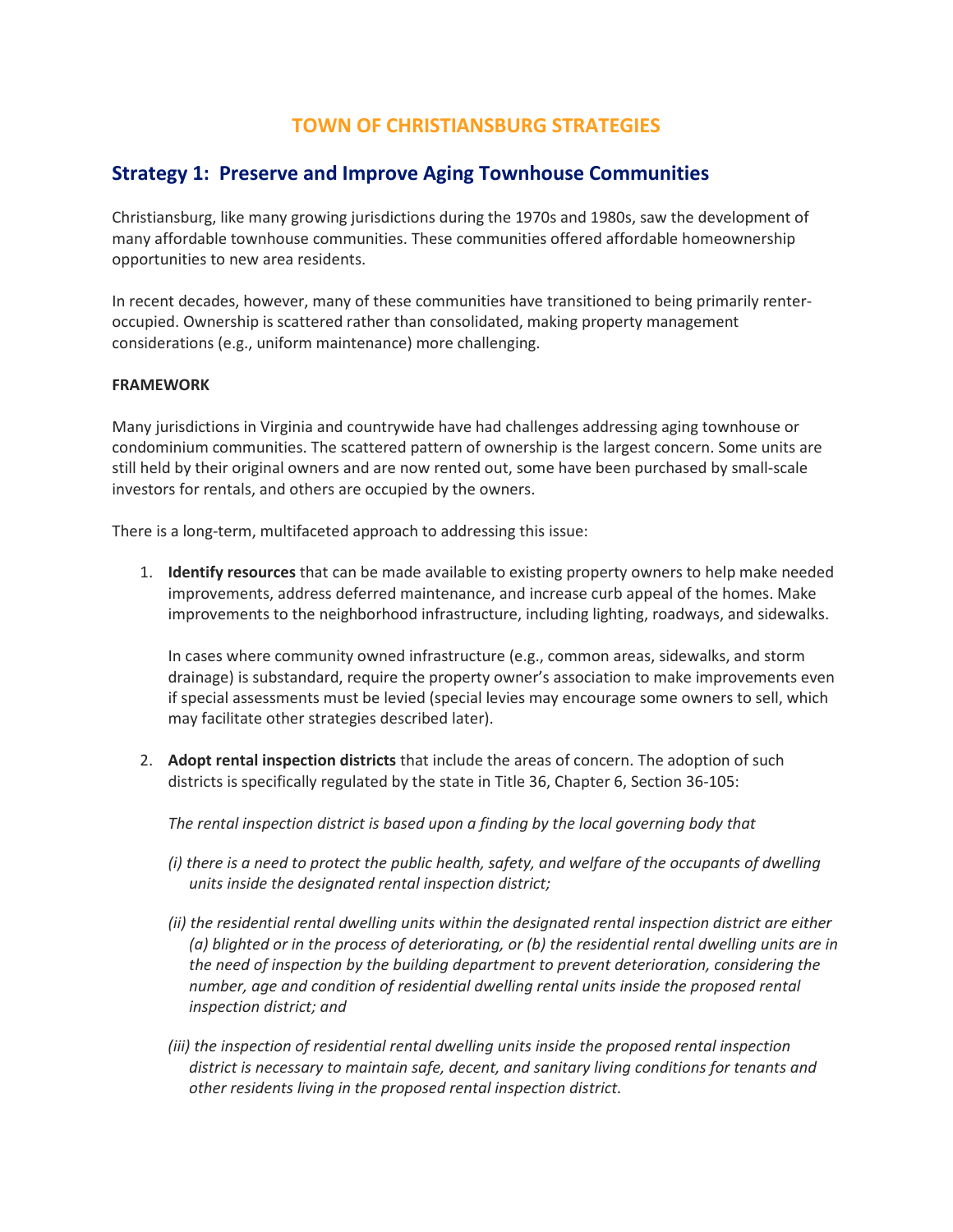This section of the code requires the community to collect data on property conditions to be able to make the findings required in the code.

3. **Seek a partnership with a non-profit housing provider** to undertake targeted acquisition of units in the townhome community. This strategy aims to create greater consolidation of ownership and uniformity of management in the community. The nonprofit purchaser can make improvements to the property and then re-rent and continue proper management oversight, targeting the housing to serve low- to moderate-income renters in the community.

The acquisitions can also be transferred to a community land trust to ensure that the property will be affordable in perpetuity and will be cared for by a qualified landlord that has a long-term interest in the community. If properties are sold by the land trust, the land would be retained, and owners must also be occupants. The homes can also be renovated and resold to owner occupants.

4. **Encourage acquisition of these properties** by owner occupants in partnership with local housing providers whenever they are for sale. Financial incentives can be offered, including downpayment assistance and home improvement grants to potential buyers. Special long-term mortgage financing can also be developed in partnership with Virginia Housing (formerly VHDA) or local mortgage lenders.

#### **IMPLEMENTATION PLAN**

#### **Immediate:**

- Identify target communities and collect data on tenure and occupancy.
- Survey property conditions, including community infrastructure.
- Identify the income levels of residents to assess available resources.
- Determine whether conditions exist that allow for the findings required to designate a rental inspection district.
- Identify resources available to support the initiative.

### **Short-term (next 12 months):**

- Identify potential partners to work with the town on acquisition strategy.
- Designate rental inspection districts where justified.
- Identify staff to conduct rental property inspections and establish inspection protocols.
- Design incentive initiatives to encourage existing owners to make property improvements.
- Meet with lenders and realtors to discuss a homeownership initiative.

### **Mid-term (12–24 months):**

- Select a nonprofit partner to work with the town on property acquisition.
- Consider the creation of a community land trust or a land bank to ensure property stewardship and to assist with acquisition.
- Launch the four-pronged program initiative.
- Start with inspections and incentives to existing owners, followed by targeted acquisitions and efforts to increase owner occupancy.

### **LEGAL, FINANCIAL, AND ORGANIZATIONAL CAPACITY**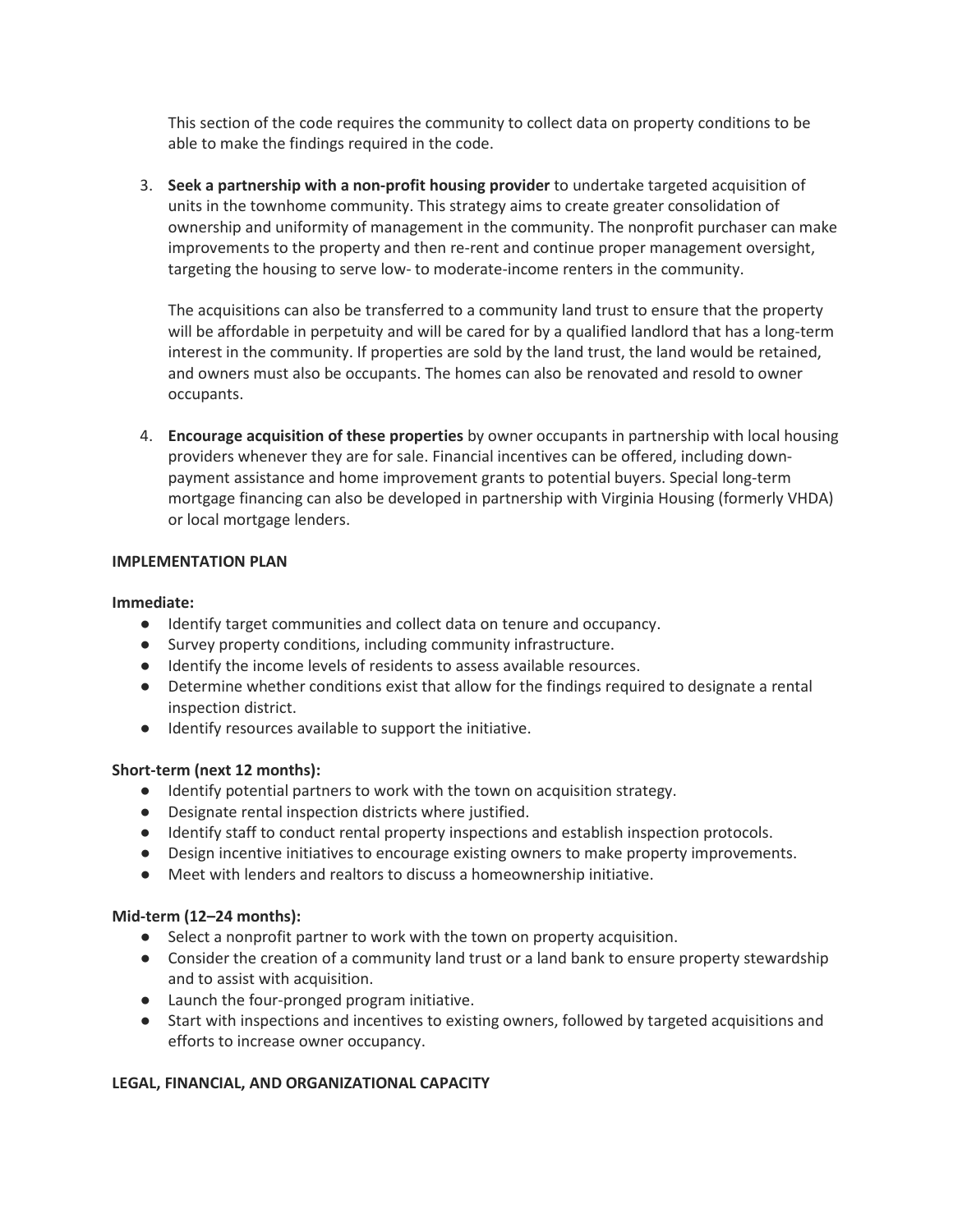● This initiative will require significant financial and organizational capacity to undertake. The town must carefully assess conditions and be prepared to justify the creation of a rental inspection district, for which the town may face pushback from owners.

### **FUNDING SCOPE REQUIREMENTS AND PROJECTED IMPACT**

● The project team should establish goals after its initial assessment of conditions. The initiative should set a 3–5-year time horizon to review impacts in the target communities. Data should be collected each year to track impacts.

## **POTENTIAL FUNDING SOURCES**

● Regional housing trust fund (if implemented), Community Development Block Grant (CDBG) and HOME funds (depending on client incomes, Virginia Housing Trust Fund, Virginia Housing Community Impact Grants, and financial institutions including the Federal Home Loan Bank and community banks.

## **METRICS TO EVALUATE SUCCESS**

● Number of homes improved, improvements to infrastructure, number of properties acquired by non-profit partners, and the increase in the percentage of owner-occupied homes.

## **RESPONSIBLE ACTORS AND THEIR ROLES**

● Town planning, inspections and housing staff, NRVRC housing staff, nonprofit housing partners, realtors, and housing counselors.

### *VIRGINIA BEACH CASE STUDY*

*The city of Virginia Beach started experiencing problems in the 1990s with townhome communities constructed from the late 1960s through the mid-1980s. Many of these townhomes were cheaply constructed and initially served as owner-occupied housing, gradually transitioning to rental housing serving military personnel. Although some units were owner-occupied, they were rented when the owner deployed.*

*Virginia Beach experienced significant deterioration in the housing stock as well as problems with crime and increasing social service demands. The Virginia Beach Department of Neighborhood Preservation launched a program beginning in the late 1990s in coordination with a locally chartered nonprofit corporation, the Virginia Beach Community Development Corporation (VBCDC). The VBCDC is a private nonprofit housing corporation that maintains a close relationship with the city of Virginia Beach. The board of the VBCDC is appointed by the Virginia Beach City Council, and the city provides the organization with significant financial support. The nonprofit served as a vehicle to conduct the city's housing and community development objectives.*

*With the assistance of VBCDC, the city launched an effort to address conditions in these declining townhome communities. The effort was twofold: the city began a more rigorous inspection program of rental properties, targeting those that were most seriously deteriorated and issuing violations to the owners of the property while providing funding support to VBCDC to begin acquisitions in these*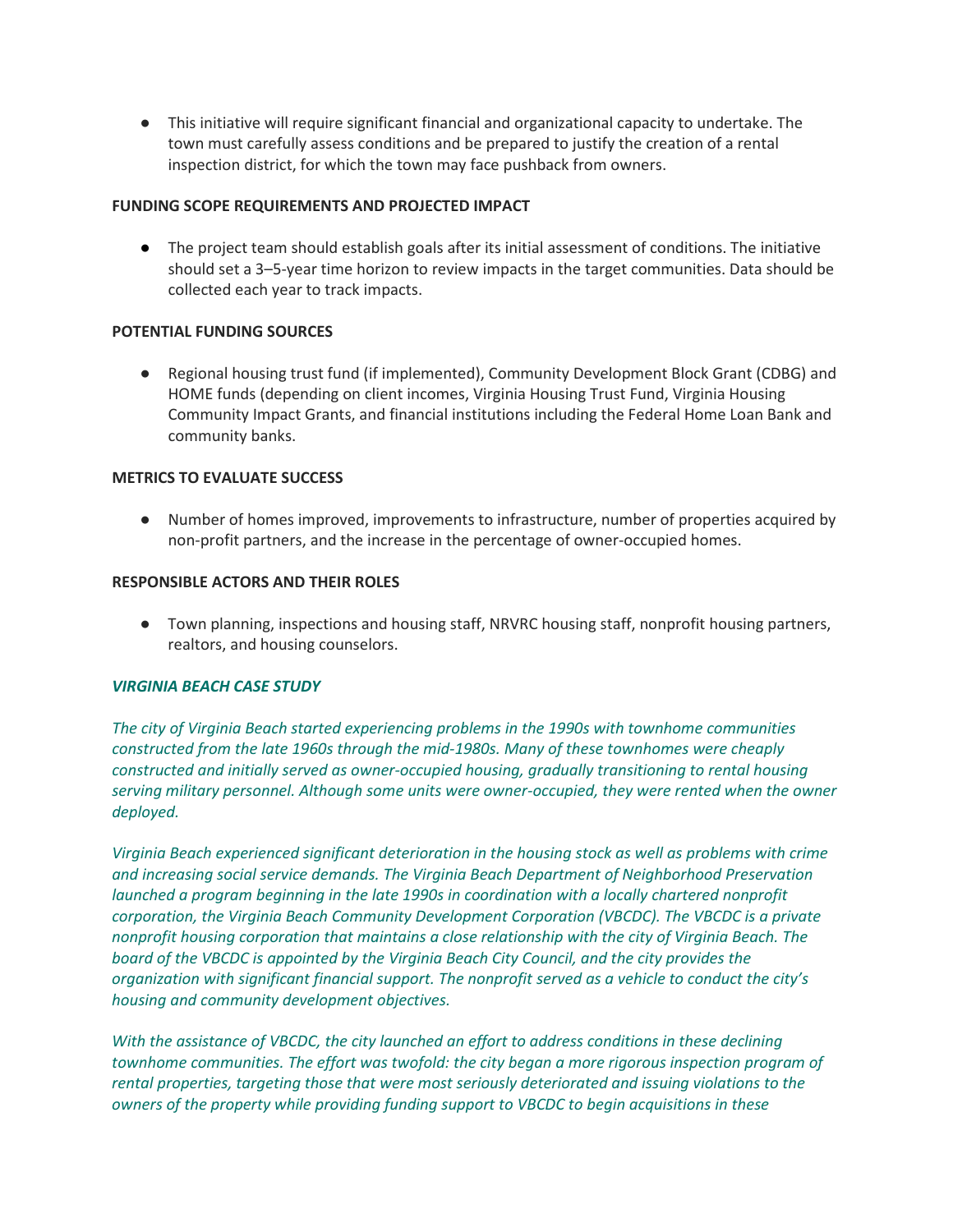*neighborhoods as properties came on the market. Working through realtors, VBCDC was able to identify properties early, often before they hit the market.*

*This strategy proved successful as improvements in this communities started within several years. Changing market conditions in Virginia eventually resolved the problem as property values began to rise and investors interested in the cheapest properties moved on to other locations.*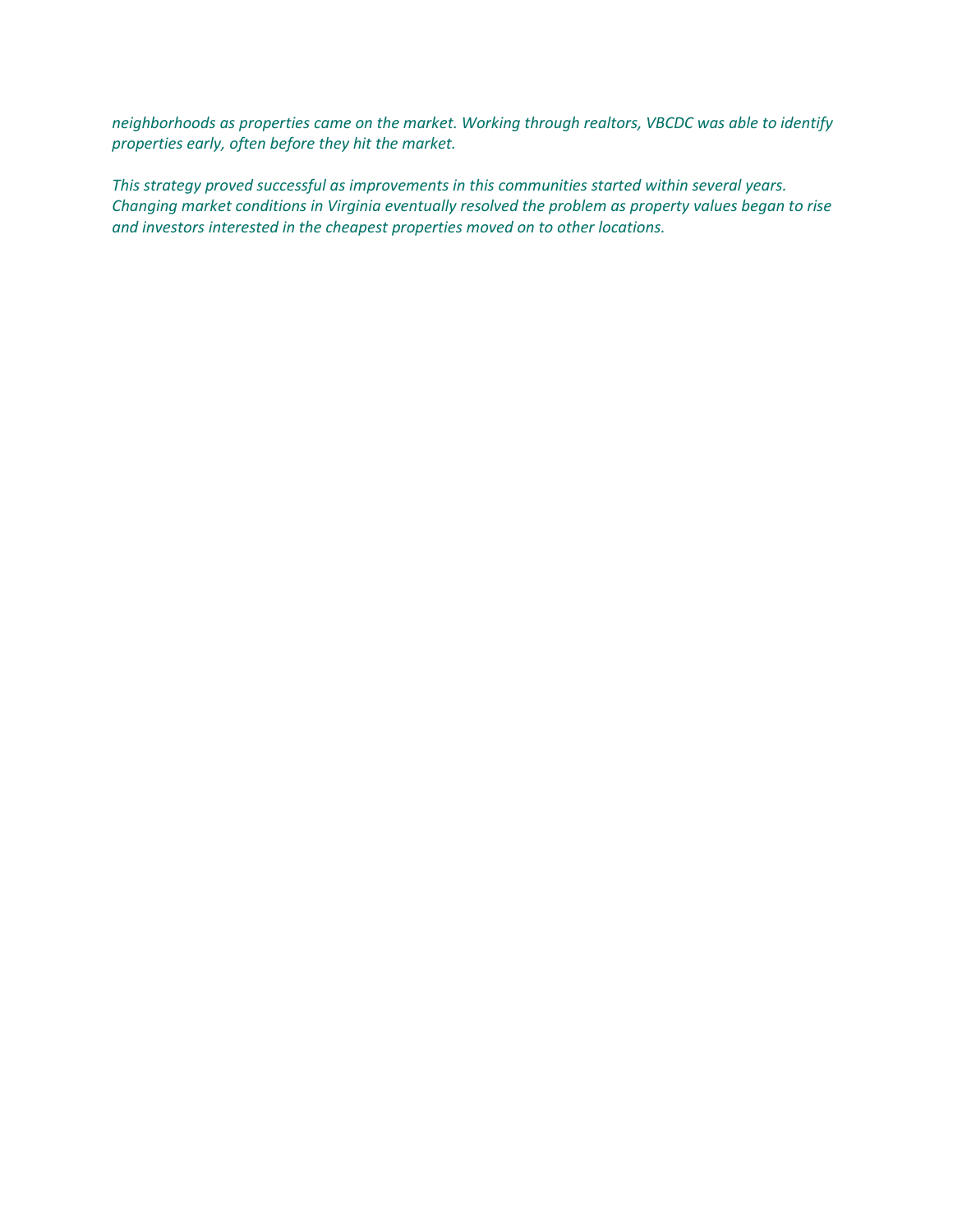# **Strategy 2: Consider Expansion of Accessory Dwelling Unit Allowances**

Accessory dwelling units (ADUs) are small homes owned and managed by existing homeowners in the community. ADU programs often allow single-family homeowners to build small "accessory" units in garages, in the back or side yards, or attached to their homes. Some programs also allow ADUs within the existing building structure.

These units are low-cost by virtue of their small size, and they can be a source of affordable rental housing for people such as young workers and seniors. They often help families stay together on their property. ADUs can allow seniors to downsize into the ADU and lease the house to a larger family, using the extra income for health or other needs.

## **FRAMEWORK**

Through changes to the local zoning ordinance, a jurisdiction can permit development of additional housing units on parcels currently zoned exclusively for single-family units. ADUs may be allowed by right in certain districts or permitted with a conditional approval. After construction, localities issue a certificate of occupancy that allows the homeowner to lease out the unit.

Christiansburg should expand its ADU allowances in its zoning ordinance to promote greater housing diversity and to spur additional investments in neighborhoods by allowing owners to increase the economic potential of their properties.

Rethinking ADUs in Christiansburg should involve the following:

- Considerations of neighborhood character and safely and cohesively allowing for this new type of development.
- Weigh the importance of owner-occupancy requirements for the primary housing unit on the property. In practice, this requirement severely restricts participation, especially by seniors who may be interested in downsizing to their accessory unit.
- Some programs require accessory units to be attached or detached rather than allowing them to be within the existing building envelope. Putting a small apartment on the second floor of an existing home is frequently the cheapest and most-desirable option for a homeowner. Updates to zoning ordinances should pay focus on requirements in local and state building codes.
- Common neighborhood concerns regarding ADU programs include parking. Other successful ADU programs have demonstrated that parking is seldom significantly impacted when the program is well-designed, accounts for the existing on- and off-street parking capacity in neighborhoods and sets minimum space requirements (if needed) according to unit size, lot size, and vehicle access.

### **IMPLEMENTATION PLAN**

### **Immediate:**

- Inventory certified or planned ADUs currently in town.
- Evaluate zoning ordinance to determine where ADUs are allowed by right and conditionally.
- Review town occupancy standards and make revisions as necessary to align with updated ADU ordinance.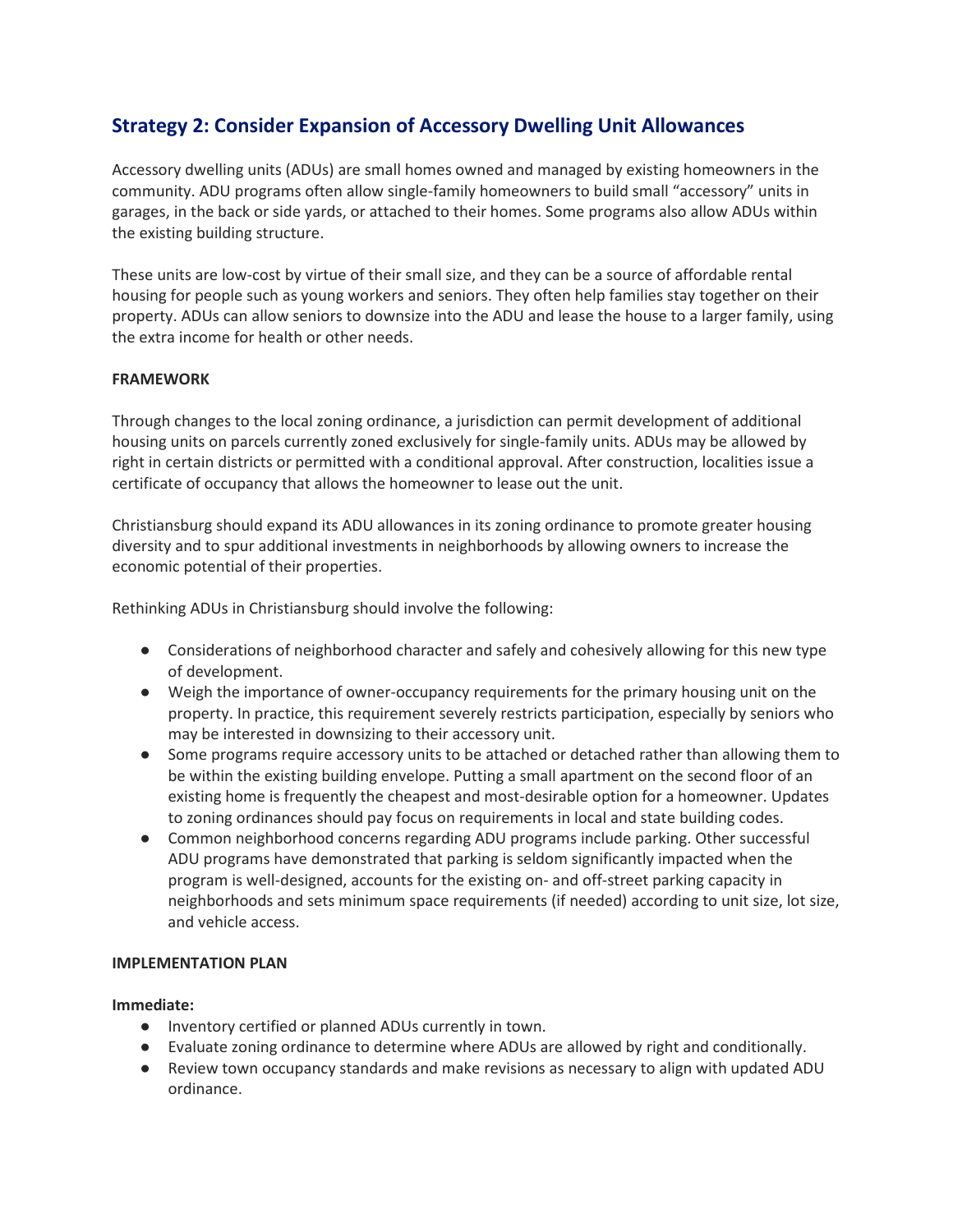● Contact other towns and localities across Virginia that are expanding their ADU programs.

## **Short-term (next 12 months):**

- Develop a common vision for ADUs in Christiansburg by considering the following:
	- o Type and size of ADUs desired
	- o Allowances for the whole town, by neighborhood, or by zoning district
	- o Relevant community concerns
- Determine ways that the town can proactively promote ADU development among homeowners, including public information campaigns and outreach to neighborhood organizations.

## **Mid-term (12–24 months):**

- Draft an ordinance or package of ordinances to reform ADU allowances in town.
- Conduct formal public engagement via planning commission and town council hearings.
- Adopt a final version and make plans to revise as needed.

## **LEGAL, FINANCIAL, AND ORGANIZATIONAL CAPACITY**

- Localities in Virginia have relatively wide authority to permit and regulate ADUs in residential areas.
- Although the town may be able to absorb planning costs within its budget, it may seek new funds if a widespread education component is desired.
- Not all homeowners who want to create ADUs may have the financial capacity to develop one. The town should collaborate with local banks and credit unions to ensure that useful loans and other financial instruments are available to help homeowners.

### **FUNDING SCOPE REQUIREMENTS AND PROJECTED IMPACT**

- Funding requirements for the locality are minimal.
- If widespread ADUs are allowed and homeowners use the program, renters and seniors will have increased housing options in town, family and neighborhood connections will remain intact, and new investments will help improve neighborhoods.

### **POTENTIAL FUNDING SOURCES**

● No external funding sources are likely required for this effort.

### **METRICS TO EVALUATE SUCCESS**

- New ADU programs are initiated by the town via zoning reform and property owner education.
- Homeowners begin to apply for ADU permits.
- ADUs are given certificates of occupancy and are leased/occupied.
- Property values stabilize or increase.

### **RESPONSIBLE ACTORS AND THEIR ROLES**

- Local planning staff draft ordinance(s).
- The planning commission and town council manage public input, provide feedback, and approve final ordinance(s).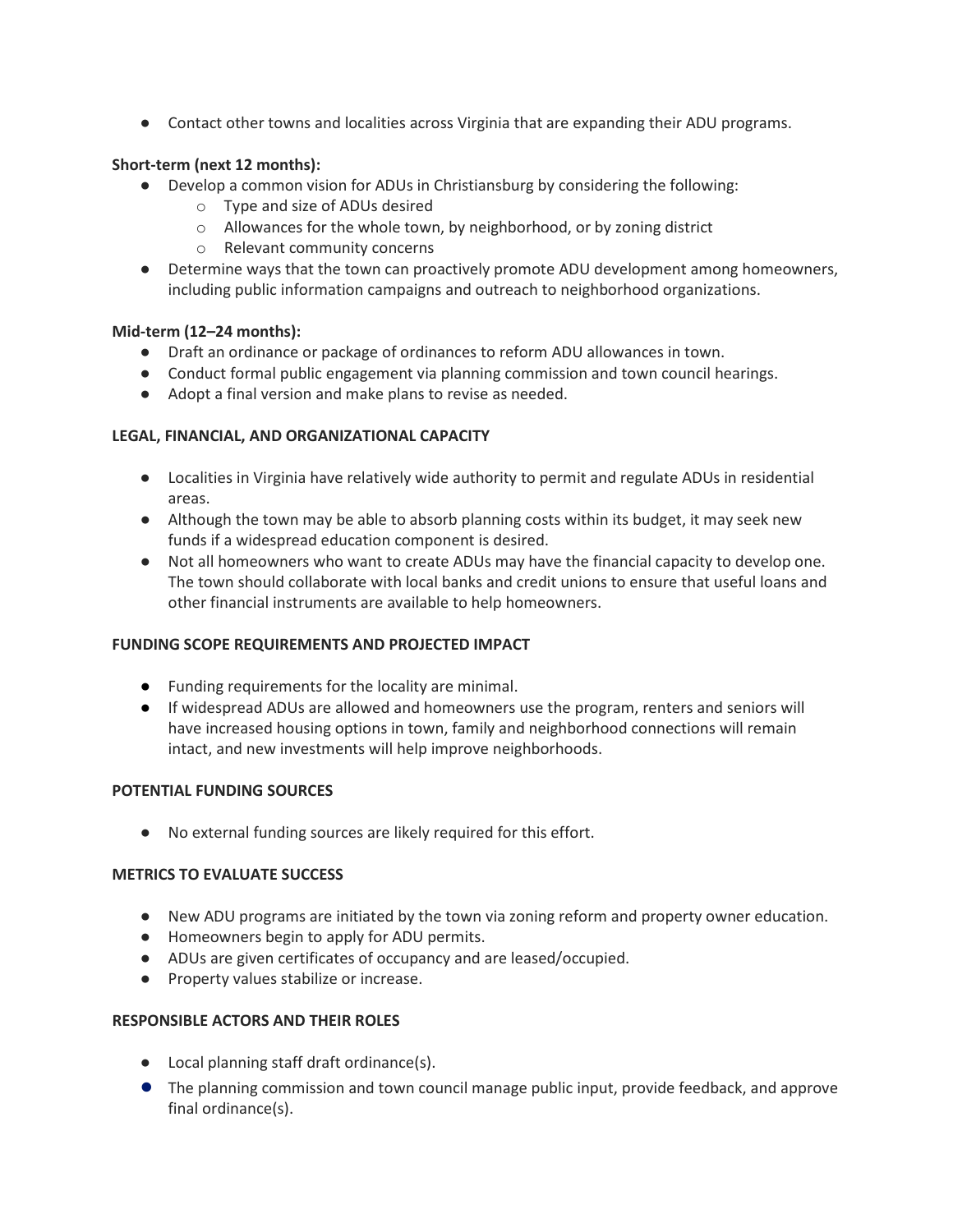# **Strategy 3: Improve/Strengthen code enforcement and inspection programs**

Ensuring that existing housing remains safe and healthy is a crucial component of local housing strategies. Code enforcement and building inspection programs are at the forefront of these strategies. Through inspection and citation, traditional code and inspection programs often have an adversarial relationship with property owners that prevents the transformative changes needed.

Persistent vacant and deteriorating building conditions often indicate that much-needed investment in new and existing housing is unlikely without substantial subsidies. With a strong, proactive code enforcement and building inspection program, localities can work with property owners to improve properties in support of healthy and vibrant communities.

### **FRAMEWORK**

Localities nationwide are seeing the benefits of strengthening and expanding their code enforcement and building inspection programs. In some cases, programs are partnering with community organizations and promoting coordination with other local agencies and departments. Such expansive programs lead to greater education and awareness of potential hazards as well as additional resources for residents and property owners. Strong and effective programs are focused on proactive, cooperative, and holistic strategies.

Many jurisdictions depend on residents to report code violations within their communities. Without local knowledge on housing codes and a risk of retaliation against tenants, this reactive approach results in few complaints. Instead, proactive code enforcement acts in tandem with a reactive, complaint-based approach to conduct periodic inspections of specific rental properties. This results in greater savings for localities and property owners when potential problems are identified before they worsen. A combined proactive and reactive approach allows for the identification and prioritization of violations that are more likely to cause serious health issues (e.g., mold or lead).

Cooperative compliance models go beyond inspection and citation by working with property owners to inform, educate, and provide compliance resources. Fostering positive relationships with property owners is an effective tool that often leads to greater improvements on a property. Partnering with community-based organizations increases capacity and helps bridge potential divides with residents and property owners that the local governments may face. Potential partners may include housing advocates, health professionals, immigrant service providers, social workers, and home repair programs.

Coordinating with local agencies and departments can lead to more efficient and effective health and safety initiatives. Intragovernmental collaboration affords an opportunity to streamline services that are offered by building inspectors, fire departments, health departments, and law enforcement by reducing duplicate services, filling gaps, and identifying early problems.

The Town of Christiansburg can further enhance its code enforcement program by adopting the preceding principles of a proactive, cooperative, and holistic enforcement program. By acting as a partner with residents and property owners, Christiansburg may see not only greater rates of compliance but also community revitalization.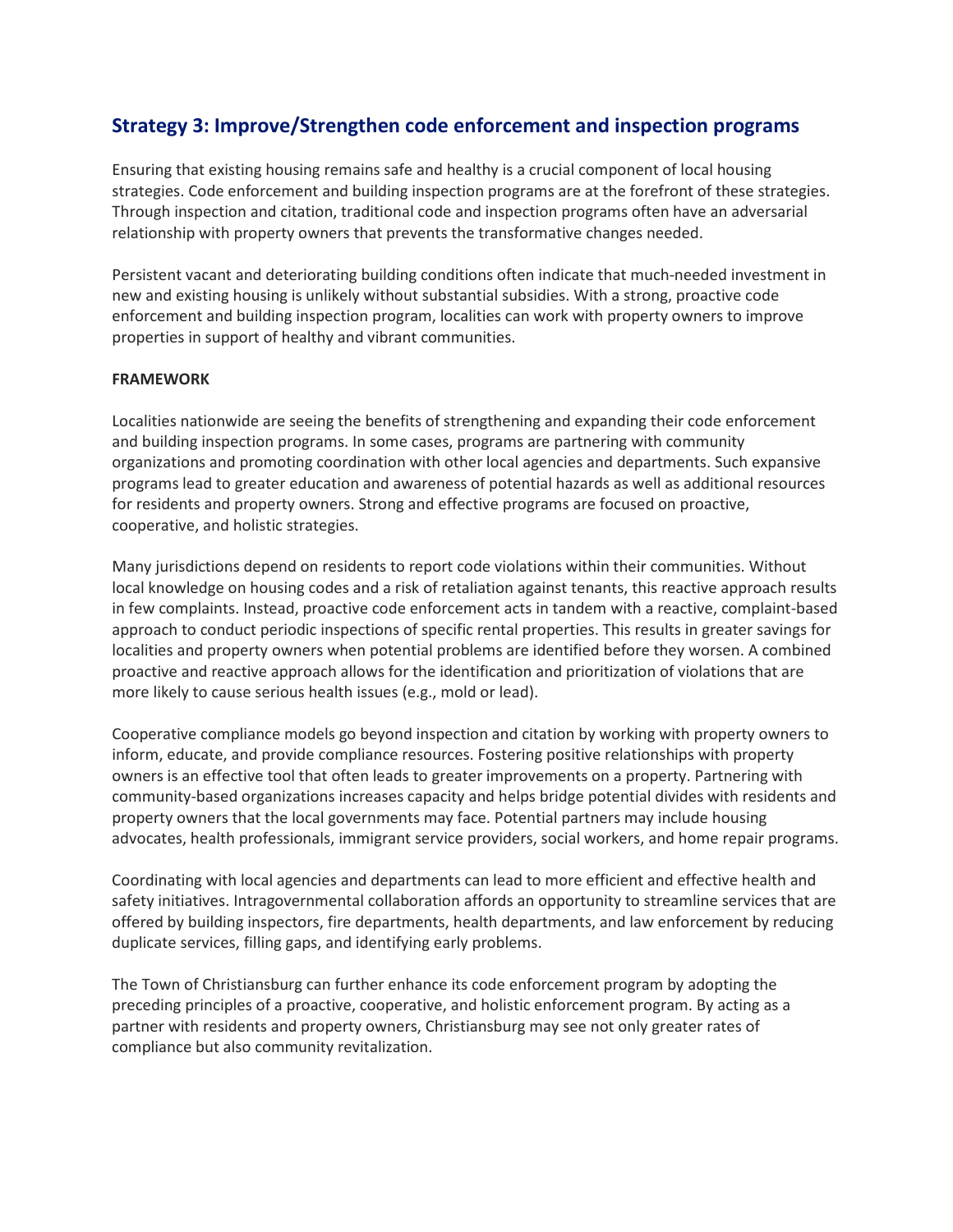The town may also choose to designate rental housing inspection districts pursuant to state code. The specific procedures, benefits and challenges associated with rental inspections are described in Strategy 1.

## **IMPLEMENTATION PLAN**

### **Immediate:**

- Code enforcement and other associated enforcement agencies such as fire, health, and law enforcement can convene to identify duplicate initiatives and potential gaps in service and information.
- Cross-agency discussions should also lead to the identification of target areas for proactive code enforcement.

## **Short-term (next 12 months):**

- After target areas have been identified, code enforcement should engage with potential community leaders and partners to develop cooperative code enforcement strategies. These strategies should seek to proactively inform residents and property owners about violations and strategies towards compliance.
- Consider conducting a needs assessment among homeowners in all target areas to develop home rehabilitation programs that have maximum impact.

## **Mid-term (12–24 months):**

● Deploy enhanced code enforcement program in targeted areas with partner organizations and agencies.

### **LEGAL, FINANCIAL, AND ORGANIZATIONAL CAPACITY**

- Code enforcement and property inspections are stringently regulated by state code. Therefore, the town should ensure that any initiatives do not exceed its actual enforcement power.
- The Town of Christiansburg is expanding its staff capacity for code enforcement and should be able to accommodate the increase in administrative tasks.

### **FUNDING SCOPE REQUIREMENTS AND PROJECTED IMPACT**

● The major expected outcome of this work is that homes in the town improve in quality, safety, and value—benefiting all residents. Homeowners and tenants will also benefit from better living conditions, improving their health and productivity.

### **POTENTIAL FUNDING SOURCES**

- General fund
- Community Development Block Grant (CDBG funding-Localities can fund code enforcement activities with federal CDBG funds. This can include additional code enforcement officer salaries and related expenses, legal proceedings to enforce codes, and rehabilitation programs.
- Permits, licenses, and regulatory fees paid by property owners can be used to cover operating costs of code enforcement programs.
- Fines and penalties resulting from housing code and zoning violations can be redirected back toward code enforcement programs.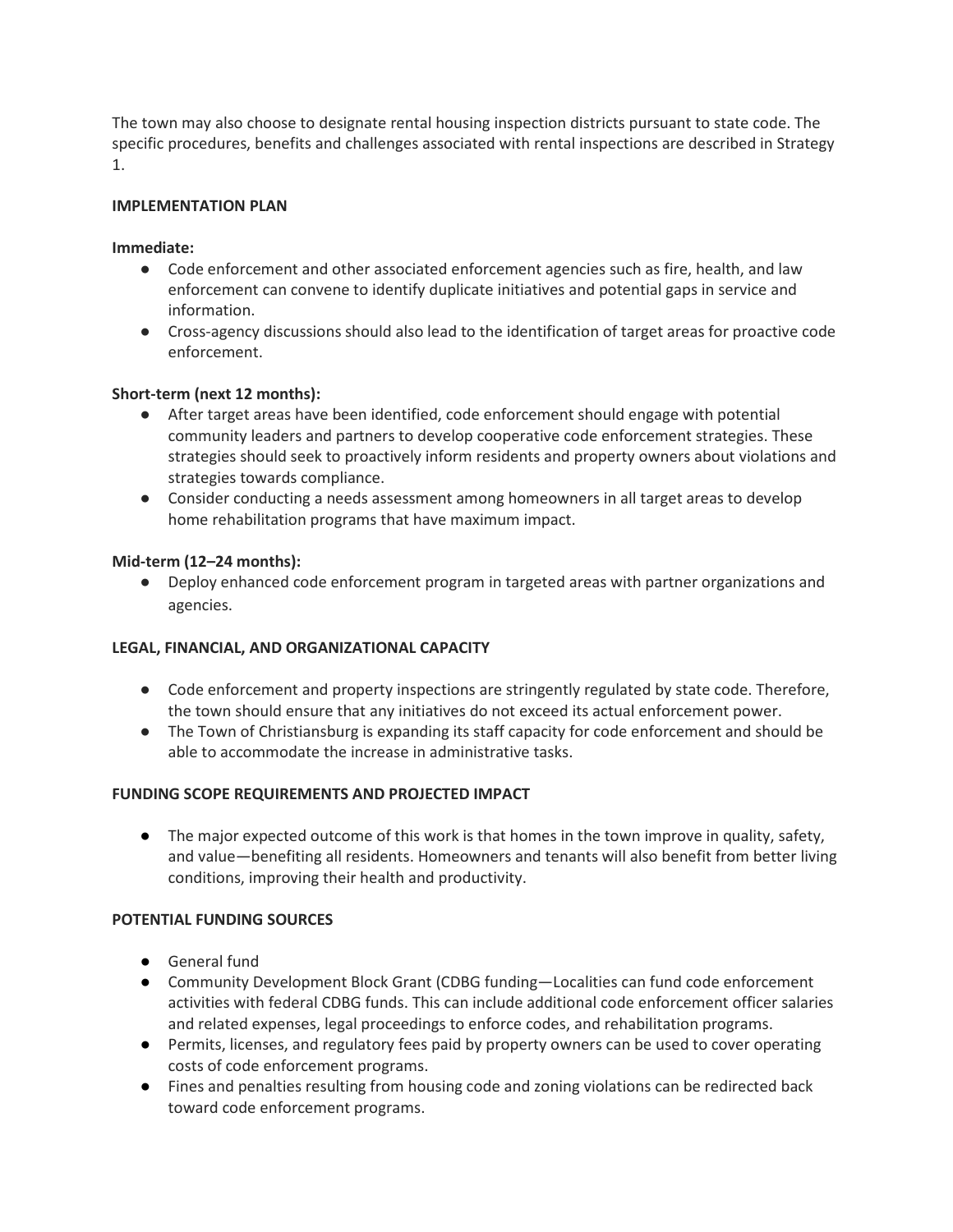#### **METRICS TO EVALUATE SUCCESS**

- The primary metric to determine the success of code enforcement programs is based on an assessment of existing code violations, that is, the percentage of properties brought into compliance from a baseline inventory.
- In addition, program success can consider the method by which properties were brought up to code (whether voluntarily or punitive remedies) and the level of improvements (whether minimum improvements required or beyond).

#### **RESPONSIBLE ACTORS AND THEIR ROLES**

- Code enforcement officers will continue to play their traditional roles; however, they will have increased focus on building relationships with residents and property owners. Local planning departments and representatives should take the lead in supporting changes within code enforcement.
- Partner organizations, which may include local housing advocates and community-based organizations, will bridge the divide between local government officials and the community. These organizations will provide greater understanding and awareness of the importance of safe and healthy building conditions.
- Relevant enforcement agencies and departments such as fire, law, and health will work with code enforcement to coordinate safety initiatives and streamline community services and violation referrals.

### *EXAMPLES AND BEST PRACTICES*

*City of Newark, New Jersey – In 2014, Newark developed the Life Improvement Task Force, an intragovernmental working group that consisted of directors and staff of enforcement agencies. The working group convenes to address urgent community matters regarding health and safety and works to better coordinate services and enforcement.*

*City of Greensboro, North Carolina – Since 2003, Greensboro code enforcement has worked with a nonprofit advocacy organization, Greensboro Housing Coalition (GHC). Initially, GHC worked with code enforcement managers to promote minimum safety standards among Greensboro's rental properties. In 2013, Greensboro established a formal partnership with GHC to develop a public education campaign on rental property code compliance. Code enforcement officers interact regularly with GHC counselors to prevent resident displacement and to ensure that code violations are handled with the community in mind.*

*City of Santa Clarita, California – In 2008, Santa Clarita developed the Extreme Neighborhood Makeover Program. This innovative program was focused on motivating residents and property owners to be engaged in code enforcement and community beautification. The program was based around a welcoming event that invited residents in target areas to join neighbors, local government officials, and nonprofit organizations to clean up their neighborhood, meet each other, and enjoy food. The event also provided information to residents on local services and on programs such as the Residential Rehabilitation Grant Program.*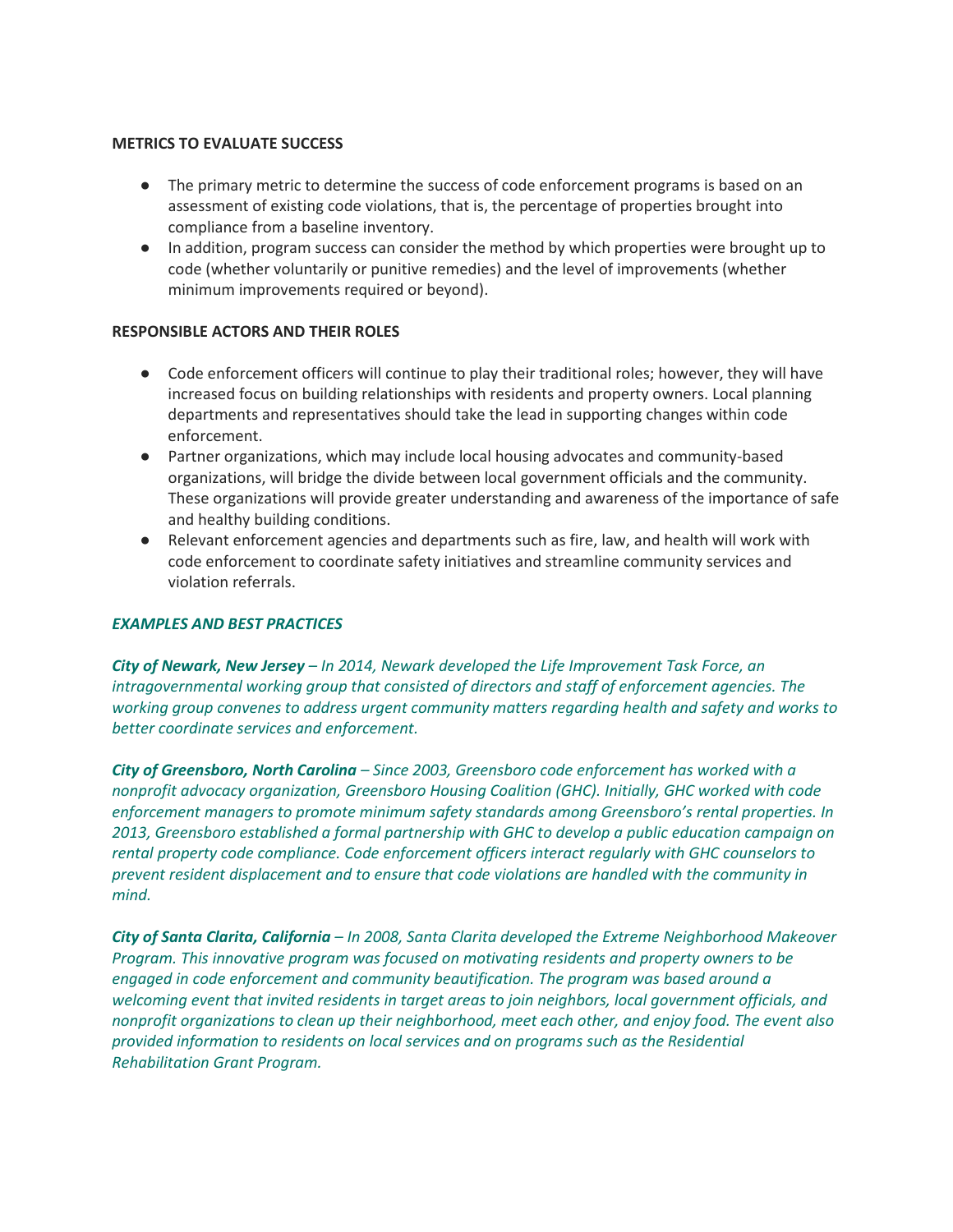*After the event, the city's community preservation staff sent thank you letters to participating homeowners as well as letters about violations. The event provided a means for code enforcement officers and local government to build positive relationships with community members.*

*The relatively small investment of \$4,500 per event led to the revitalization of over 400 homes, and 95 percent of homes previously cited for violations reached compliance. The success of the program has since sparked interest in similar programs in Seattle, Washington and Birmingham, Alabama.*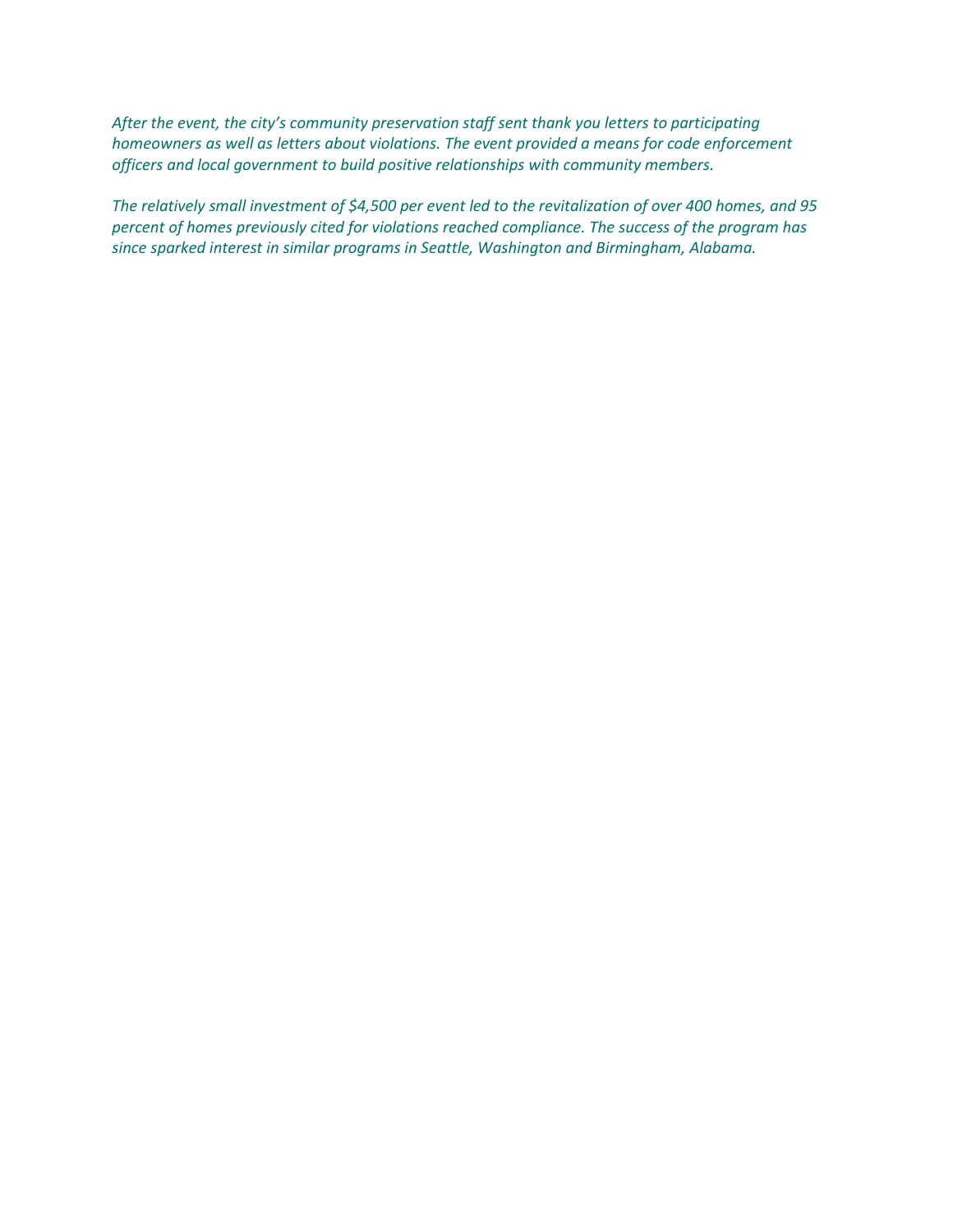# **Strategy 4: Promote adaptive reuses of institutional properties**

Localities are seeking innovative ways to address ever-expanding and changing housing challenges in their community, especially in the wake of stagnant or declining public resources. Some municipalities are looking inward for strategies, including reimagining public real estate assets. Because of higher levels of site control, these properties represent major opportunities for new housing investments.

## **FRAMEWORK**

Even in strong markets, localities may continue to hold real estate that is vacant or underused. Consider developing plans for adapting and reusing surplus properties by doing the following:

- Creating an inventory of all surplus assets.
- Evaluating housing potential for holdings.
- Soliciting public input to develop criteria for requests for proposals (RFPs).
- Releasing RFPs for real estate assets that the town wants to develop.
- Evaluating responses and select development partners.

### **IMPLEMENTATION PLAN**

**Immediate:**

- Identify all town-owned parcels that are vacant or underused. Develop a database of these properties and their relevant information.
- Begin to craft an RFP-based transfer/disposal process that prioritizes housing for new proposed uses.

### **Short-term (next 12 months):**

- Consider the zoning, topography, utilities, and existing structures on all properties and evaluate the potential for residential development, including types beyond single-family detached homes.
- Identify one or two key properties with high development potential to initiate a pilot initiative.

### **Mid-term (12–24 months):**

- With public input, develop an RFP that includes the following:
	- o Housing production and affordability requirements
	- o Expectations for special populations (e.g., seniors)
	- o Breakdown between owner-occupied and renter-occupied housing
	- o Development timeline, phasing, and affordability periods
	- o Site improvements and infrastructure improvements
	- o Other relevant considerations
- Release the RFP widely throughout the town and region; leverage Housing Virginia (formerly VHDA) to attract high-quality responses.
- Evaluate responses, solicit additional public input, and make final selection.

## **LEGAL, FINANCIAL, AND ORGANIZATIONAL CAPACITY**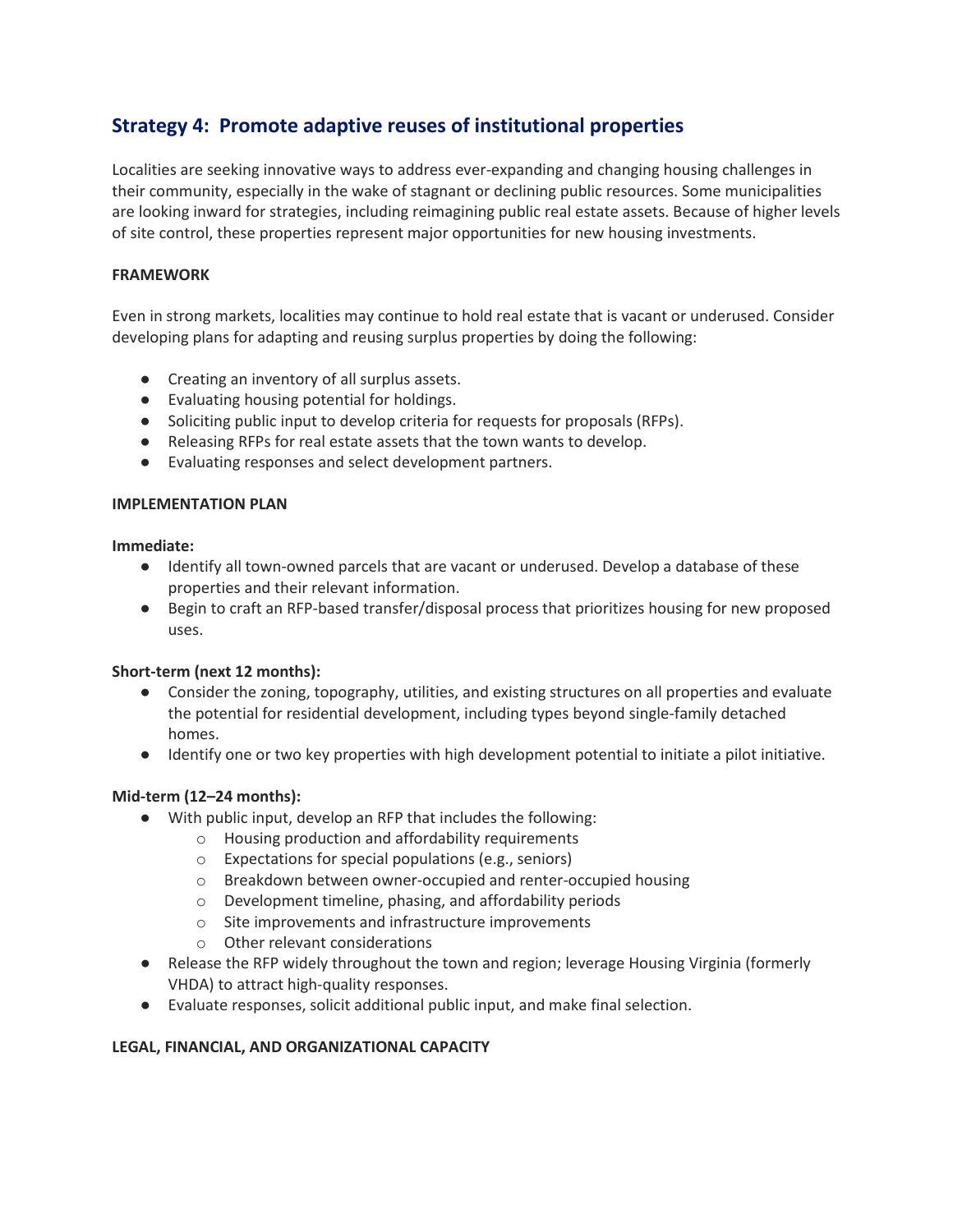- The town must follow ordinances that govern the transfer and sale of publicly owned land. Alternatively, the town may elect to retain ownership of the land and enter long-term ground leases with the developer for improvements.
- Crafting, releasing, and evaluating an RFP requires skill and time. The town should ensure that its staff are capable before formally starting the process.

## **FUNDING SCOPE REQUIREMENTS AND PROJECTED IMPACT**

- There are limited funding requirements beyond administrative costs to oversee the process. However, depending on specific scenarios, the town may elect to provide funds that support site improvements and/or assist with housing affordability.
- The impact of this strategy depends on the amount, scale, and type of real estate offered for development along with the eventual plans for residential use on such properties.

## **POTENTIAL FUNDING SOURCES**

- The town can absorb some costs into its operating budget. It may also elect to reserve and dedicate federal grants (e.g., CDBG) and/or capital improvement dollars.
- Once private nonprofit or for-profit developers are selected to improve a property, those entities will be responsible for raising all necessary capital.

### **METRICS TO EVALUATE SUCCESS**

- Number of parcels identified for future housing development.
- Meetings held with public and other stakeholders to develop an RFP process.
- Number of RFPs released and number of qualified responses received.
- New housing units developed on underused public land.
- Increase in taxable real estate.

### **RESPONSIBLE ACTORS AND THEIR ROLES**

- Town planning staff and attorneys will investigate surplus properties, develop an RFP process, and evaluate responses.
- Planning commissioners and councilmembers will also review RFP process, provide feedback on responses, and make final decisions regarding transfers.
- Third-party developers will submit responses to RFPs and, if selected, undertake design and construction pursuant to the final proposal.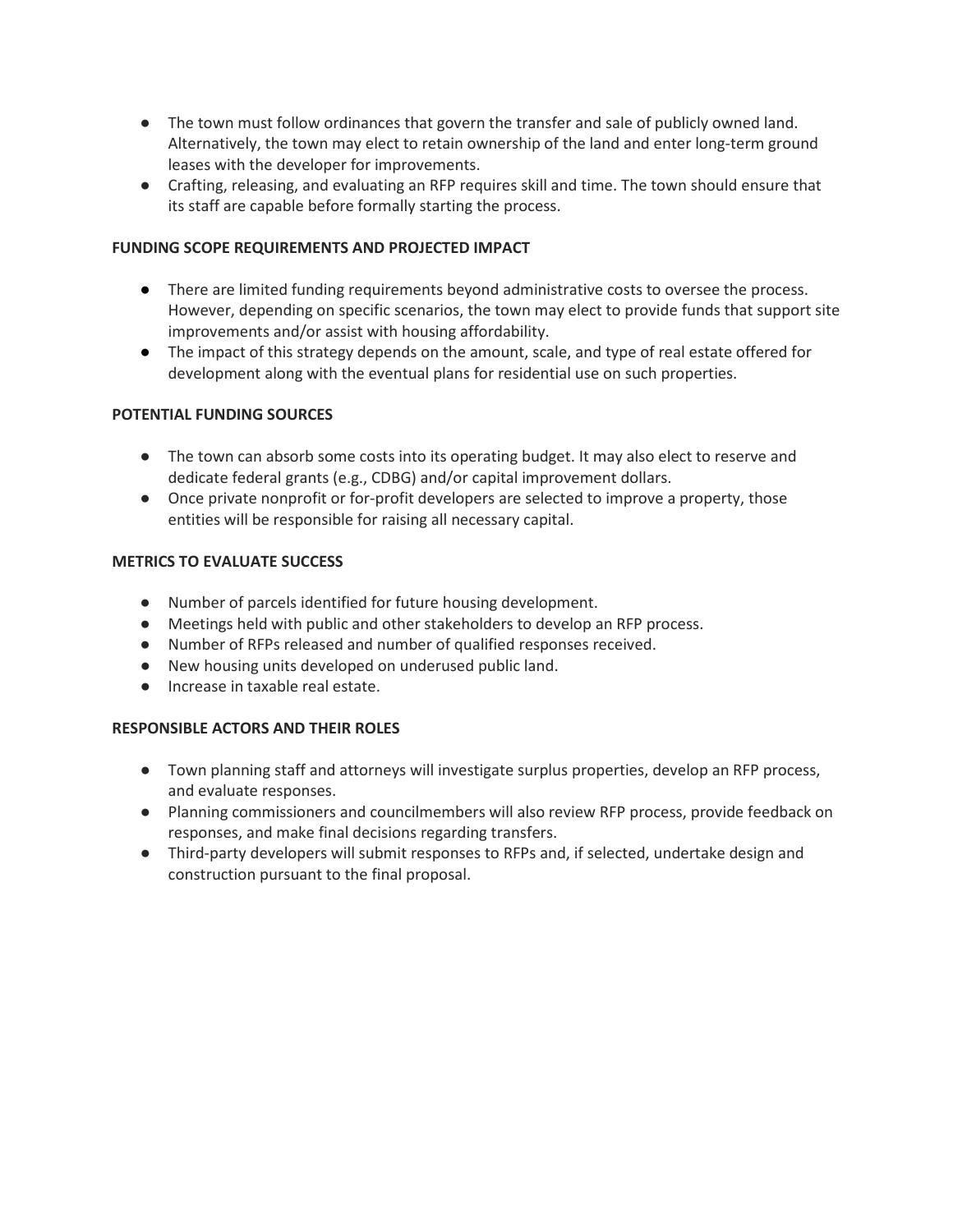# **Strategy 5: Align housing and community development efforts**

The Town of Christiansburg has recently accelerated its community development planning efforts for downtown and adjacent neighborhoods. These efforts are aimed at fostering high-quality places that attract and retain residents, build a diverse tax base, and promote the town as a cultural destination. To guarantee the long-term success of these endeavors, the town should ensure that a wide range of housing types and prices are made available for future community development.

### **FRAMEWORK**

The town recently completed the Christiansburg Placemaking Plan for the Downtown, Cambria, and Midtown neighborhoods. This plan advances the town's continued evolution into a vibrant community. It provides a useful framework to foster high-quality spaces, connectivity and accessibility, and property uses that better reflect the needs and desires of residents and visitors.

The approach of developing retail, commercial, and residential property near each other has proven to be an effective strategy in mid-sized and larger communities. These communities provide the vitality that shoppers, workers, and residents desire. When undertaking this type of development, it is typically more financially feasible to lead with residential development and follow with commercial, unless a commercial tenant is identified at the outset of a project.

As the town proceeds with objectives outlined in the placemaking plan, it should consider complimentary residential strategies that not only address existing housing needs and gaps in the community but also provide a strong foundation for ongoing economic and community development efforts.

To align with the placemaking plan, the town should employ the following housing strategies to each of the neighborhood "action areas."

### **Downtown:**

**• Strategy D2.6** is a prioritized strategy in the placemaking plan that calls for additional workforce and market-rate rental housing in the upper floors of downtown buildings. The town should pursue this objective using the action steps provided on page 58 of the plan.

A variety of resources are available to support the development of mixed-use and workforce housing. Chief among these is Virginia Housing, (formerly VHDA) which offers a mixed-use development loan program targeted to mid-sized and smaller communities.

The program also offers flexible income targeting, which is critical in communities where the market is weaker and flexibility in rent is needed. Virginia Housing's mixed-use program requires at least 50% of the development to be residential (it is often higher). The income limits range as high as 150% of AMI, which allows these developments to serve a wide range of workers.

● *Strategy D2.4* calls for the development of infill buildings on empty lots in the downtown footprint. Depending on the parcel size and location, residential uses should be encouraged in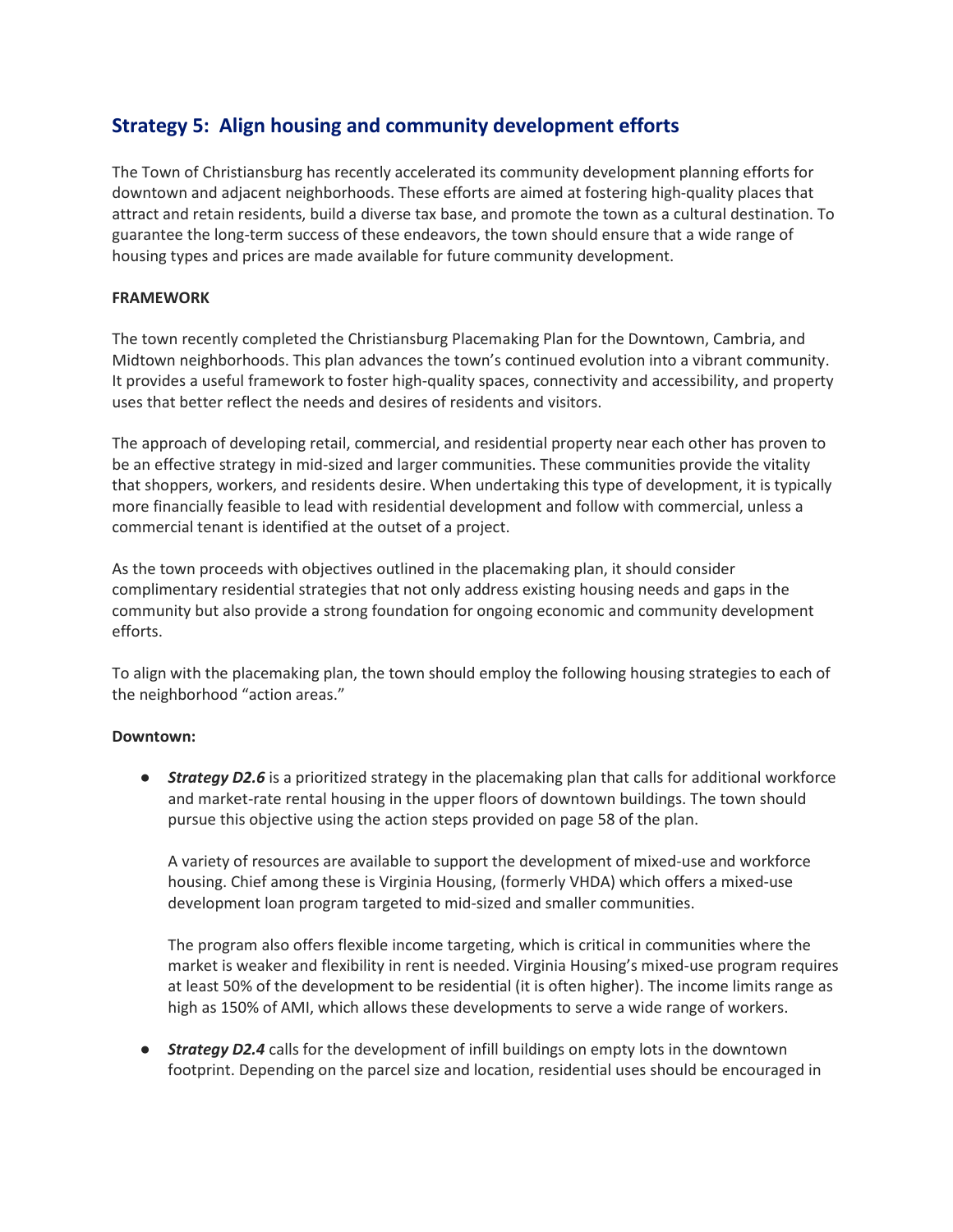any new construction. These new households expand the customer base for high-quality retail and other amenities outlined in the placemaking plan.

Residential uses in infill development can be facilitated using the following:

- $\circ$  Ensuring that dwelling units have permitted principal use in zoning ordinances that cover vacant lots or that they have conditional use with relatively low-barrier conditions.
- $\circ$  Investigating whether vacant lots have needed utility hookups. If there are many lots without hookups, the town should consider a program to waive or reduce hookup installation costs to promote infill.
- $\circ$  Proactively identifying zoning conformity problems on lots, such as narrow parcel widths or required setbacks that might prevent a by-right development. The town may develop "fast-track" approvals for minor geometric variances.
- o Speaking with developers of any recent infill projects to determine the barriers that unnecessarily slowed or complicated the process.

## **Cambria:**

**• Strategy C2.2** calls for eliminating zoning conflicts to promote the adaptive reuse of buildings, especially multi-story commercial structures. This also aligns with Goal 5.6 of the "Destination 2022" plan, which encourages residential uses in upper floors.

Along with remedying existing zoning conflicts that prevent dwelling units in existing structures, the town should promote upper floor residential reuse using the following:

- $\circ$  Determining where parking requirements for residential uses in existing zoning are burdensome, especially if ample street or off-street parking options exist.
- $\circ$  Conducting outreach to current owners of building with vacant upper floors to collect information on building conditions, prior efforts to develop dwelling units, and current barriers for development.
- $\circ$  If applicable, connecting property owners with guidance on federal and state historic tax credit programs.
- $\circ$  Developing a pilot micro-grant program to provide owners with funding that may be applied to building upgrades (e.g., electrical, plumbing, HVAC systems, and structural improvements) and other projects to increase accessibility and safety associated with the creation of dwelling units.

### **Midtown:**

- **•** *Strategy M1.2* calls for tax abatement incentives to property owners for façade improvements. Homeowners and residential property owners should also be eligible for these incentives, especially if their properties are along or adjacent to major entryways and corridors.
- *Strategy M2.1* calls for infill development in underutilized areas. The town should apply the same action plan as described for Strategy D2.4.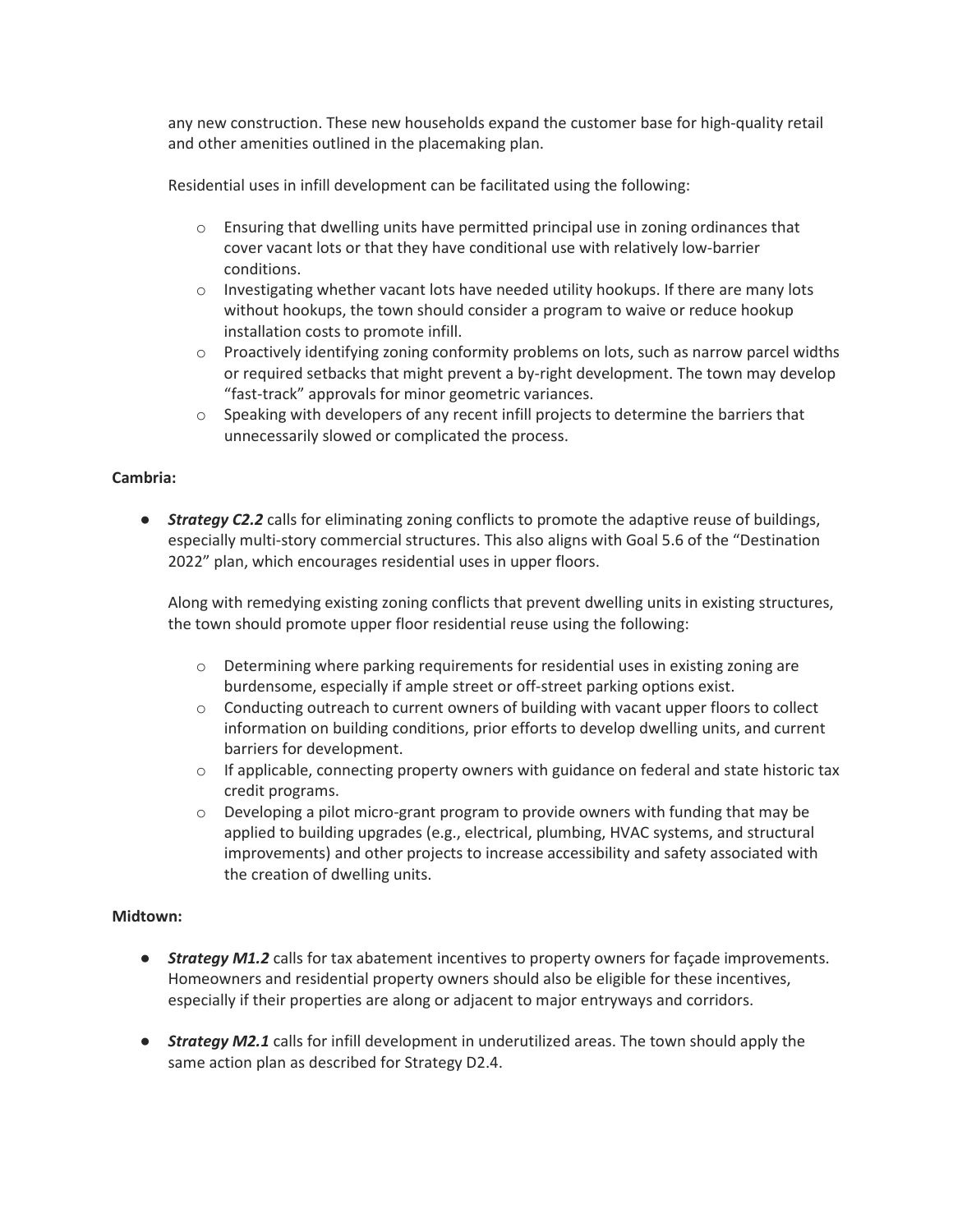**• Strategy M2.2** calls for multi-story developments along the North Franklin Corridor. The town should pursue many of the same actions as described in Strategy D2.6. Along with Virginia Housing's mixed-use/mixed-income product, the town should consider low-income housing tax credit (LIHTC) development in this area to provide high-quality rental housing options for the nearby commercial workforce.

### **IMPLEMENTATION PLAN**

### **Immediate:**

- Identify underutilized buildings, vacant sites, and other locations with development potential in downtown area.
- Review current zoning and assess ownership. Study the potential to consolidate sites into larger parcels that may be more attractive to developers.
- Invite Virginia Housing to explain their mixed-use program and how they can assist the town. Invite Virginia Community Capital (VCC) to describe their community development lending programs that could assist the town in land and property acquisition.
- Meet with Virginia Department of Housing and Community Development (DHCD) representatives to review programs and resources that strengthen the town's efforts to develop mixed-use and workforce housing.
- Meet with the Virginia Community Development Corporation (VCDC), which provides investment equity for historic tax credit projects as well as LIHTC developments. VCDC specializes in development in small and midsized communities.

### **Short-term (next 12 months):**

- Consider the creation of a land bank (now permitted under state law as of the 2016 session of the General Assembly) that can assist in acquisition and consolidation of sites, both for largerscale mixed-use development as well as small-scale infill. A land bank would help qualified developers acquire property at low cost and with few barriers.
- Hold an information session to outline the town's goals, show available sites, and provide advice to developers and current property owners interested in revitalizing their holdings.
- Work with owners who are unwilling to sell and connect them with financing resources and development partners.
- Assess the budget capacity for a micro-grant program to incentivize adaptive reuse, especially residential, on the upper floors of existing buildings.

### **Mid-term (12–24 months):**

● Produce a housing development plan for the town with goals, objectives, and timeframes. Work toward RFPs for mixed-use development on one or more sites in town.

## **LEGAL, FINANCIAL, AND ORGANIZATIONAL CAPACITY**

● The town may wish to procure real-estate development consulting assistance to help with this strategy. The planning staff and town attorneys will need to address issues of zoning and land use.

### **FUNDING SCOPE REQUIREMENTS AND PROJECTED IMPACT**

● Funding requirements depend on the scope and scale of the initiatives outlined in this strategy.